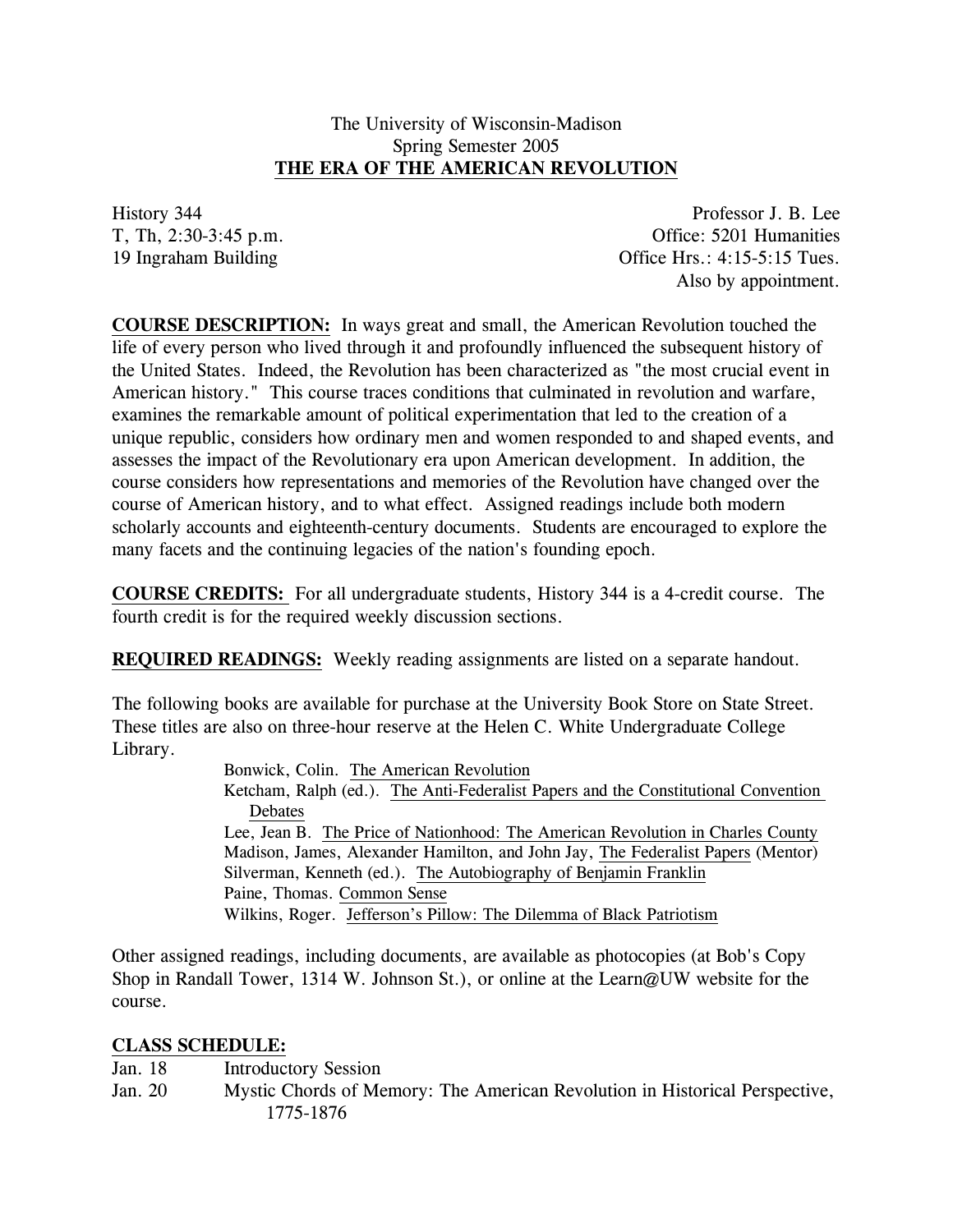| Jan. 25            | Great Britain and Its Empire                                                 |  |
|--------------------|------------------------------------------------------------------------------|--|
| Jan. 27            | <b>Colonial Landscapes</b>                                                   |  |
| Feb. 1             | Degrees of Freedom (1)                                                       |  |
| Feb. 3             | Degrees of Freedom (2)                                                       |  |
| Feb. 8             | Evangelicalism and Enlightenment                                             |  |
| Feb. 10            | The Theory and Practice of Government                                        |  |
| Feb. 15            | Warfare and the Empire                                                       |  |
| Feb. 17            | Parliamentary Reforms, Colonial Responses                                    |  |
| Feb. 22            | Resistance                                                                   |  |
| Feb. 24            | Crisis of the Empire                                                         |  |
| Mar. 1             | Independence                                                                 |  |
| Mar. 3             | <b>MIDTERM EXAM</b>                                                          |  |
| Mar. 8             | War: 1775-77                                                                 |  |
| Mar. 9             | War: 1778-81                                                                 |  |
|                    | Musical Reflections of the Revolution<br>A Confederation of Sovereign States |  |
| Mar. 15<br>Mar. 17 |                                                                              |  |
|                    | <b>SPRING BREAK</b>                                                          |  |
| Mar. 29            | Crises of the 1780s                                                          |  |
| Mar. 31            | Creation of the Constitution                                                 |  |
| Apr. $5$           | Preparation for debate on the Constitution                                   |  |
| Apr. 7             | <b>DEBATE:</b> Federalists vs. Anti-Federalists                              |  |
| Apr. 12            | Ratification and the Bill of Rights                                          |  |
| Apr. 14            | <b>Establishing Federal Government</b>                                       |  |
| Apr. 19            | Origins of American Foreign Policy                                           |  |
| Apr. 21            | <b>Legitimizing Political Opposition</b>                                     |  |
| Apr. 26            | The Contagion of Liberty                                                     |  |
| Apr. 28            | The Problem of Slavery in an Age of Revolution                               |  |